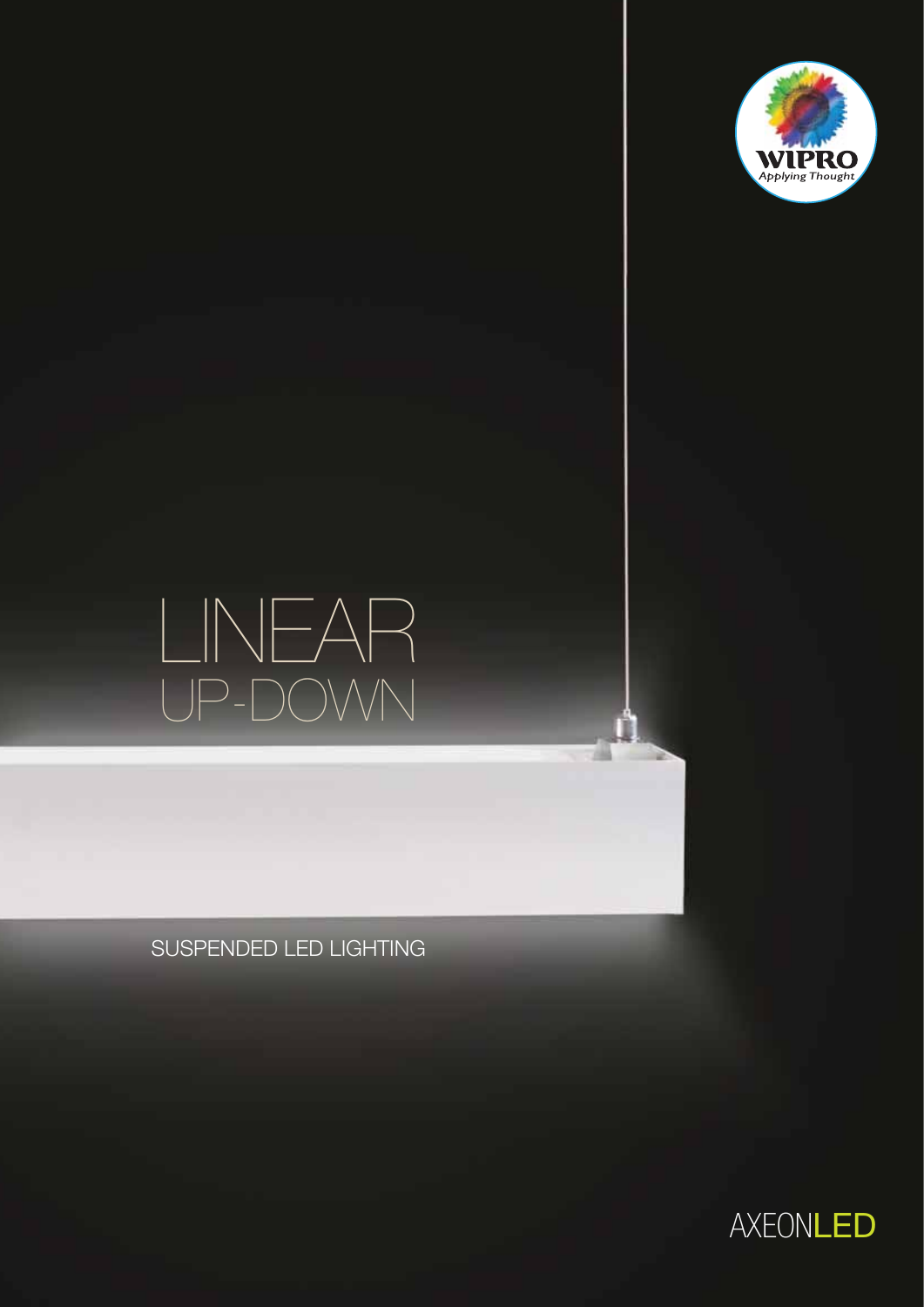

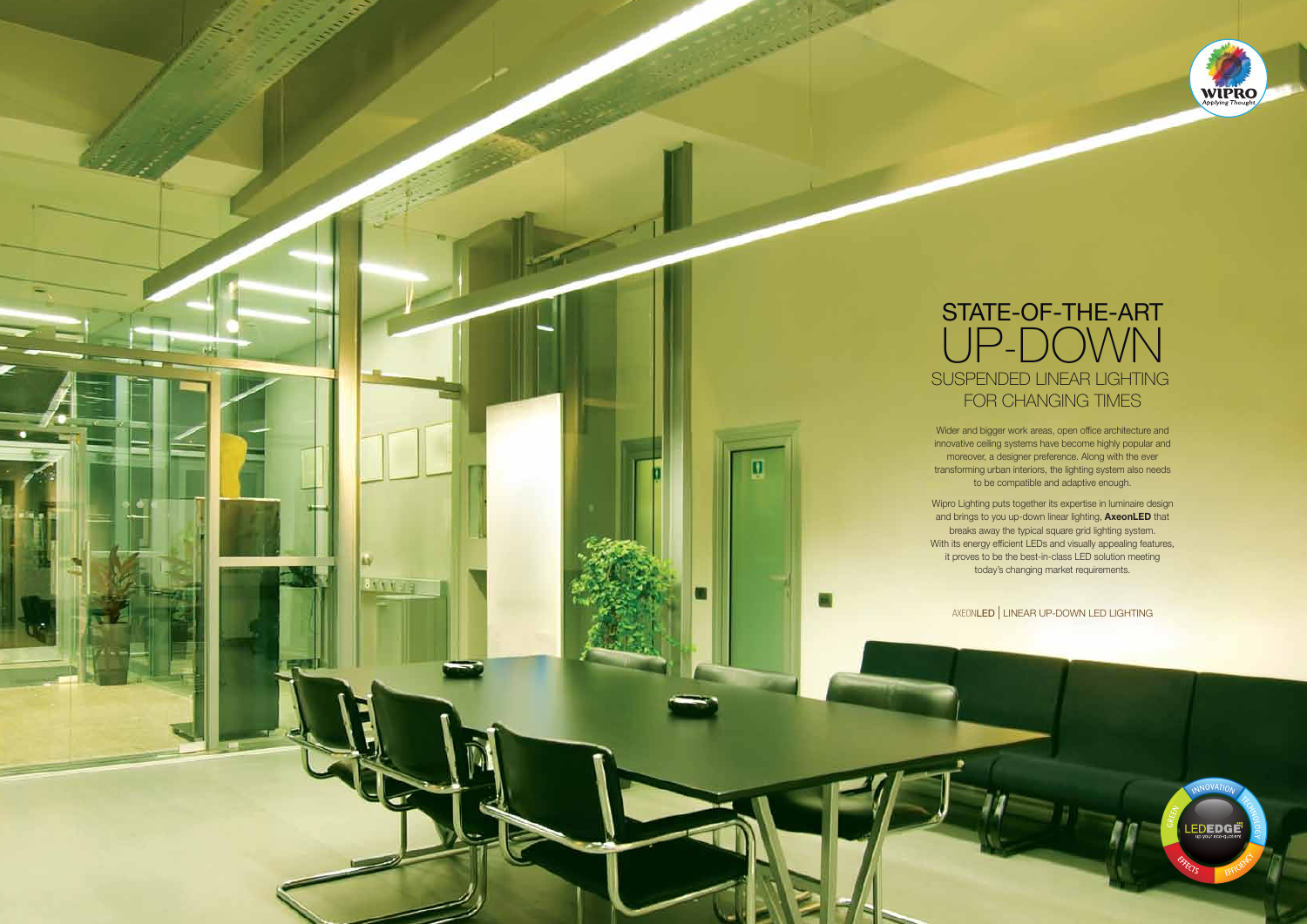



Separate upward and downward light component in the luminaire helps in distributing light uniformly. 33% up & 66% downward light distribution gives a spacious and distinctive look to the workspaces.

#### **UNIFORM ILLUMINATION**

## **UP-DOWN** LIGHTING

Special High Efficiency Translucence (HET) diffuser provides wide and uniform light distribution across horizontal and vertical surfaces enhancing the beauty of the environment.

Thoughtful design of the end caps, gives the product a clean finish. With the absence of the screws in the end caps, the product gets a seamless appearance and looks even more stunning.

M

### **FINE** ENGINEERING

Excellent luminaire design along with low power, high efficacy LEDs contribute to 50% energy savings. It also addresses the need of good quality lighting and long life for the luminaire.

#### **HIGH EFFICACY** LEDs

# SLEEKNESS UNBELIEVABLE THAT BLENDS WITH URBAN ARCHITECTURE

Designed with a purpose, to maintain clean and uncluttered look in the ceiling, AxeonLED with its extremely sleek profile of **50mm** thickness reinvents the office space creating an uninterrupted linear appearance.

Available in options of 4' and 8', AxeonLED gives the flexibility to choose as per the requirement of available space, blending well with the modern architecture, delivering value in every aspect.



**WIPRO**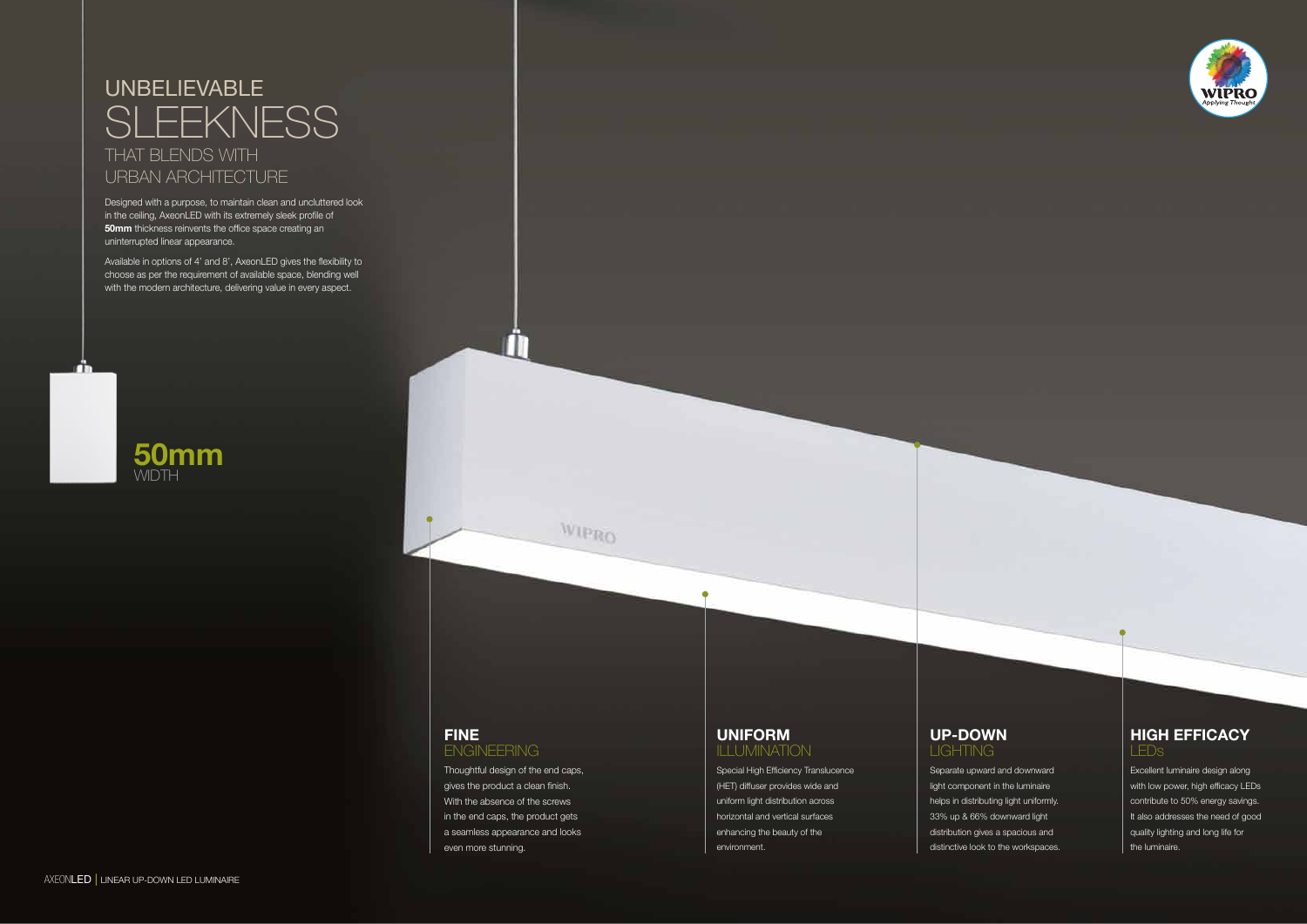#### ELECTRICAL DATA

- White powder coated finish extruded aluminium housing
- Special translucent satin finish colour LED PMMA diffuser
- 33% up & 66% downward light distribution
- Low power, high efficacy long life LEDs
- Excellent heat dissipation through direct contact
- LED driver duly wired up to terminal block
- Luminaries are suitable for stand alone and continuous row installation
- Provision for loop in loop out for ease of wiring
- Conforms to IS 10322 part 5/ Sec 1 1987

LED is an ever improving and evolving technology. Wipro is committed to bring you the best in LED technology. Data given is representative and can change.







Mains Current (A) Approx Weight (Kg) Case Lot (in nos.)

- Suspension system with quick onsite adjustment:
- LMX 341 suitable for installation on RCC ceiling
- LMX 342 suitable for installation on modular grid Prelude 24mm ceiling system
- LMX 343 suitable for installation on modular grid Silhouette 15mm ceiling system

#### **ACCESSORIES**

#### **END-TO-END CONNECTIVITY**

**Juveno** 

 $\bullet$ 



- In-built electronic LED driver
- Complete with LEDs and drivers pre-wired up to terminal block to connect in coming power
- 3way 10Amps GFP mains connector

## AXEONLED | LINEAR UP-DOWN LED LUMINAIRE

 $\bullet$ 

Well engineered extruded aluminium housing acts as an excellent thermal management which results in longer product service life.

#### $-1120$ Dim A | Mtg. dim B



 $\bullet$ 



The accessibility helps in quicker maintenance without disturbing the product installation and linear alignment.

# **FASTER**



| Main Code           | System Wattage (W) | Rated Voltage (V) | Mains Current (A) | Approx Weight (Kg) | Case Lot |
|---------------------|--------------------|-------------------|-------------------|--------------------|----------|
| IM34-361-XXX-57-XX  | 29                 | 240               | 0.13              | 3.6                |          |
| IM34-361-XXX-57-CT  | 29                 | 240               | 0.13              | 3.6                |          |
| IM34-721-XXX-57-XX  | 58                 | 240               | 0 26              |                    |          |
| I M34-721-XXX-57-CT | 58                 | 240               | 0.26              |                    |          |







'Claw' shaped clamps with adjustable suspension brings in stability to the product with ease in horizontal and vertical product installation.

#### **DIMENSION DRAWINGS CONSUMINGS** APPLICATIONS







All dimensions are in mm. Tolerance  $\pm 2$ mm

AxeonLED with its linear and end-to-end continous row installation results in good quality lighting. It illuminates impressively to compose a workspace giving it a character, turning the space more lively and proves to be a thoughtfully designed and well engineered product.

#### **SPECIFICATIONS**

By inserting the bridge plate and adding another luminaire, AxeonLED can be connected to achieve linear and continous rows of light, enhancing the ambience of the workspaces.

#### INSTALLATION